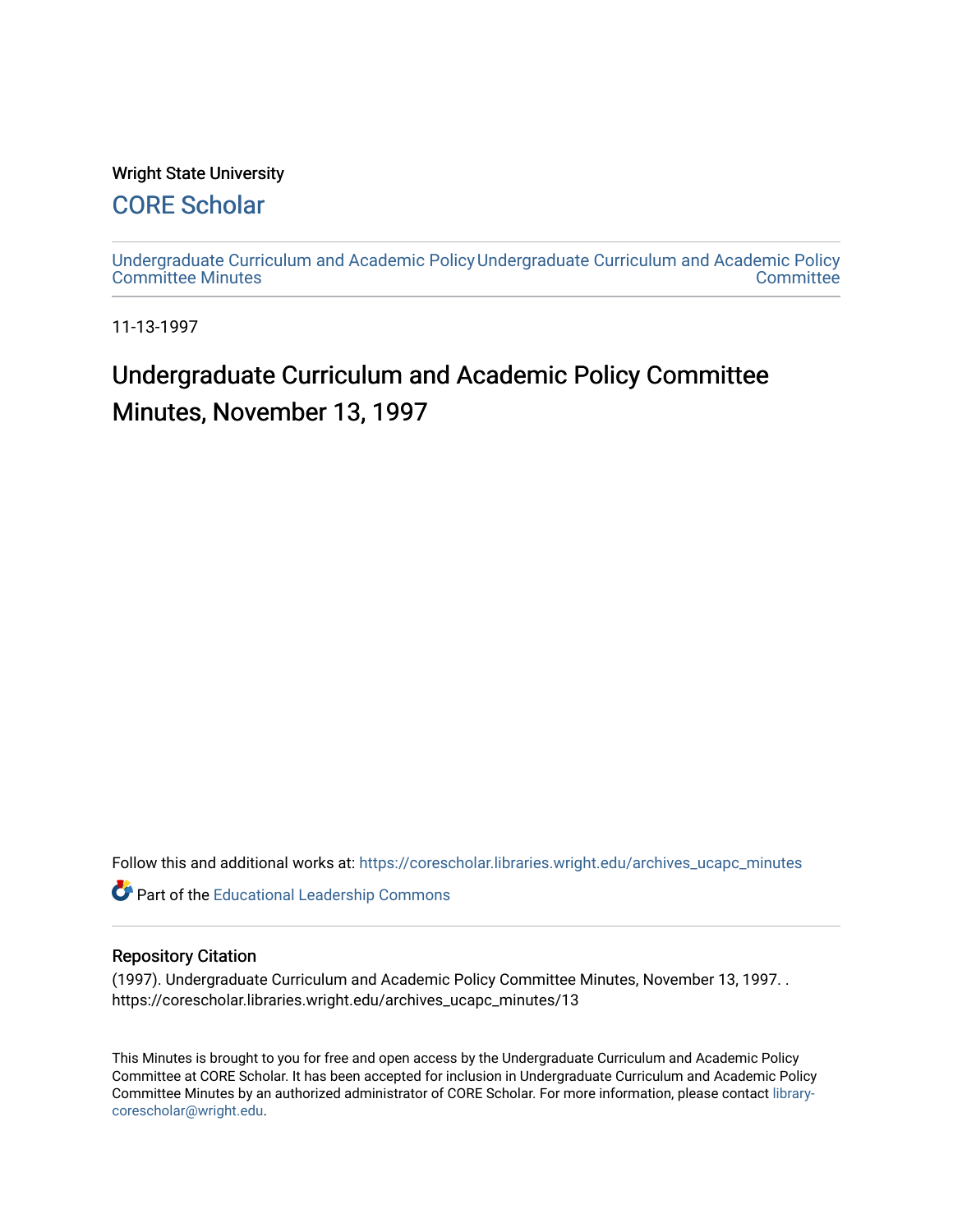# **Undergraduate Curriculum and Academic Policy Committee**

# **Minutes of November 13, 1997 Meeting**

**Present: Beth Basista, Jeff Gardner, Myrna Gifford, Carol Holdcraft, Joe Law, Jan Maxwell, Anne Runyan, Mohammed Saklayen, Tom Sav, George Spalding (for Joe Slater), Tim Wood.**

**Approved Minutes of October 23, 1997 UCAPC meeting.**

**Report of the Writing Across the Curriculum Committee:**

**When the committee met on October 31, it discussed potential problems found with writing intensive courses listed in the catalog and not being offered or listed as WI in the class schedules. The WAC Committee reviewed the situation, found the problems to be isolated at this point, and will take steps to alert departments at the beginning of each quarter.**

**The committee discussed the work of a group of faculty who met September 9-11 to begin developing a plan for assessing the WAC program. Among the directions discussed are collaborating with GEOAC in assessing the GE program; surveying instructors of WI courses; working with departments and colleges already requiring portfolios in capstone courses and conducting exit interviews; and establishing focus groups.**

**Course Modification (M) and Inventory (I) Requests Reviewed:**

## **Old Business:**

**The committee was updated regarding the changes to and final approval of the following requests: CECS: ME 458 COBA: MKT 366 MKT 466 (MKT 301 request was withdrawn) Previously tabled requests: COSM: BMD 240 - request will be returned to the college based on a report that the request duplicates existing courses BIO 210, BIO 211, and BIO 212.**

**New Business: CEHS: Approved ED 333 (I) COLA:**